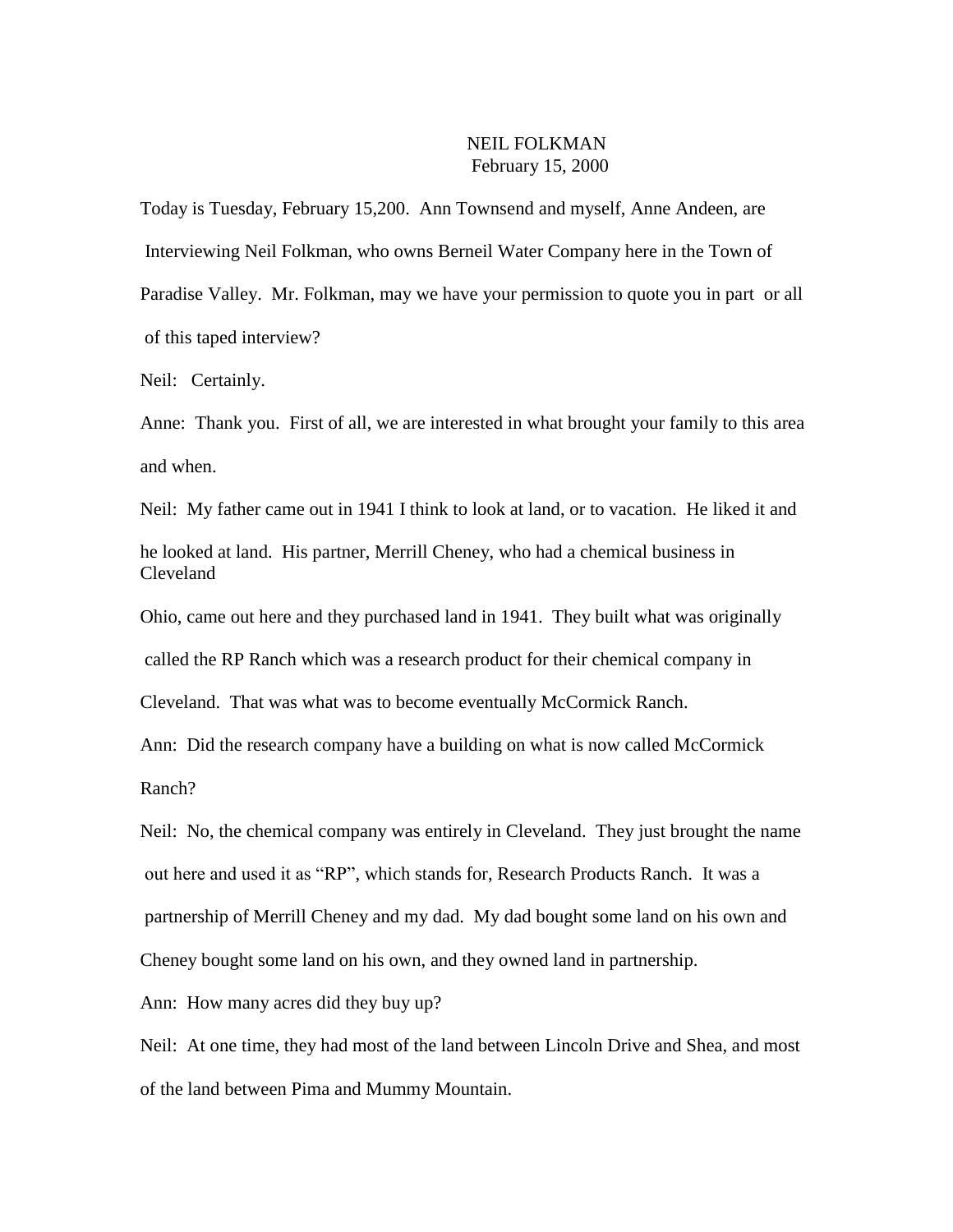Anne: How did the McCormick's get it?

Neil: The McCormick's bought the land from my father. So did Gainey.

Anne: He was land holding out here, and this was in '41?

Neil: '41, I think we sold the McCormick Ranch off in 1946 or '47. We moved out here

in 1948. We lived on the corner of Berneil and Scottsdale Road.

Ann: Tell me, do you recall how much per acre your father paid for the land? It's interesting to compare prices per acre then and now in Paradise Valley.

Neil: I don't know in '41. Back in the late '40's my dad was selling 5-acre parcels for \$395.

Ann: Oh my word, quite a difference!

Neil: That was the land along Doubletree, Berneil, Fanfol.

Anne: How long did your family live in the Town of Paradise Valley?

Neil: We never lived in the Town of Paradise Valley.

Anne: You lived here before it was incorporated.

Neil: We lived here before it was incorporated. We stayed at the corner of Berneil and Scottsdale Road. That house we built in 1948. We moved back in Phoenix because there weren't any children for my brother and I to be with, or actually the family to be with.

We moved into Phoenix and never lived in the Town.

Anne: Even after it was incorporated?

Neil: Even after it was incorporated.

Anne: Can you tell us how the water company was established?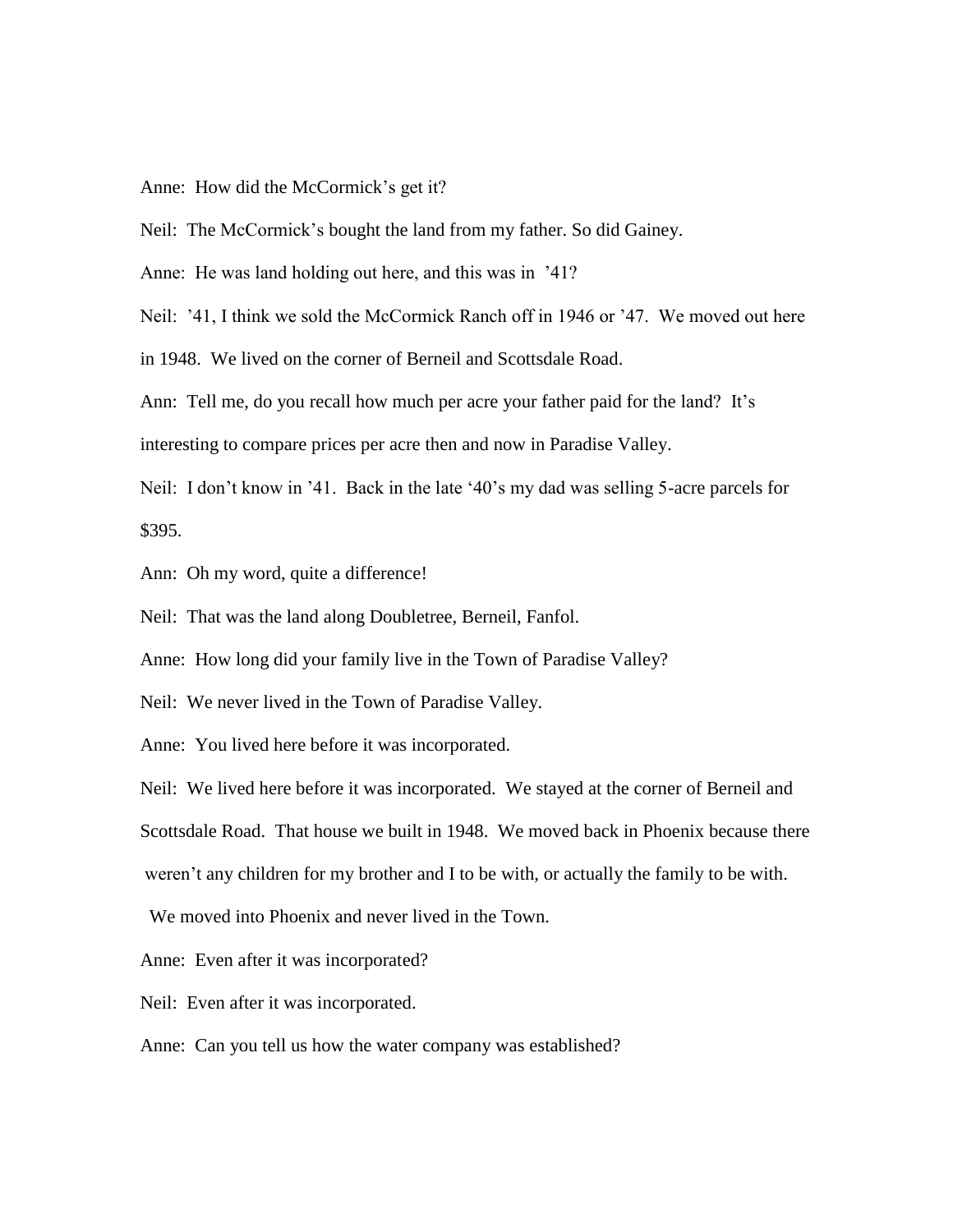Neil: It's pretty simple. My did had bought the land between what is now the Berneil Dike where Northern would come through. He wanted to develop the land along Doubletree and Scottsdale Road. While you could sell land without water, it was always better to have water. He built a well and started a water company in 1949, if I remember correctly. He changed the name t o Berneil in 1951.

Anne: You mentioned to me when we were talking earlier that he knew my Uncle Charlie Mieg and had real estate dealing with him.

Neil: As I remember, Charlie Mieg was our first real estate agent. We sold what was called Colony Ranches which was the area that is now Sunnyvale,

Horseshoe,Doubletree, Berneil and Fanfol streets.

Anne: It was called Colony?

Neil: Colony Ranches.

Anne: Tell us about the relationship with Merrill Cheney.

Neil: They were partners in Ohio. I believe that Cheney had a chemical company and hired my dad out of school. Then my dad became a manager. Cheney came out here on vacation and then my dad came out to vacation. They both decided to buy land that everybody thought they should give back to the Indians.

Anne: I think I had heard that before.

Neil: They were partners as I recall with McCormick Ranch, Gainey Ranch and some of the other land. Most of the land on the west side of Scottsdale was owned by Cheney individually or my dad individually.

Anne: They had a water company separate from yours?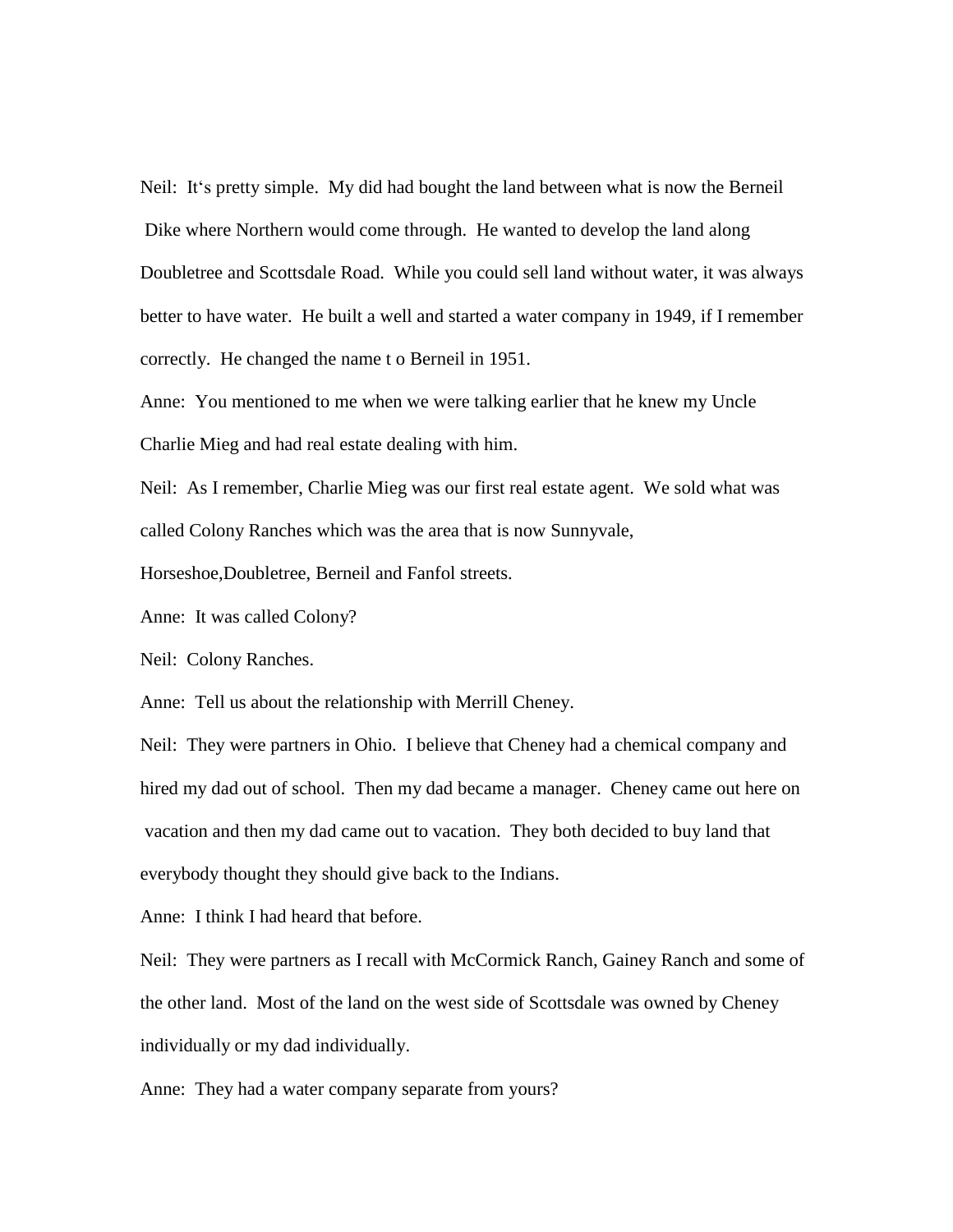Neil: They had Mockingbird Water Company.

Anne: Yeah, our house used to be with Mockingbird Water Company.

Neil: There was a law suit between Merrill Cheney and my dad in the early '50's or late '40's because of the way Invergordon was built. Then they both started their own water companies and their own land filling.

Anne: What areas did the Berneil Water Company serve then and what areas does it serve now?

Neil: It serves the same areas now as it did then. Basically, the areas between the Berneil Dike, which we obviously put in to protect land parcels. Invergordon on the west, Scottsdale on the east, and what would be Northern Road if it came through on the south.

Ann: Where and what is the Berneil Dike?

Neil: It's the flood control dike that starts just on the north boundary of the Town of Paradise Valley.

Anne: Along Doubletree?

Neil: No, it's the boundary along the north border of the Town of Paradise Valley. It runs right behind Chaparral High School. Then it turns south and runs down east of Invergordon, then down between the Camelback Country Club which was all farmland. Ann: It isn't a very high dike then>

Neil: No, mostly it's below ground level. It was given to the Town in the early '60's. They paved it, and maintained it. It was put in to divert water around the subdivision area because there was quite a bit of flooding in those days, as there would be now if the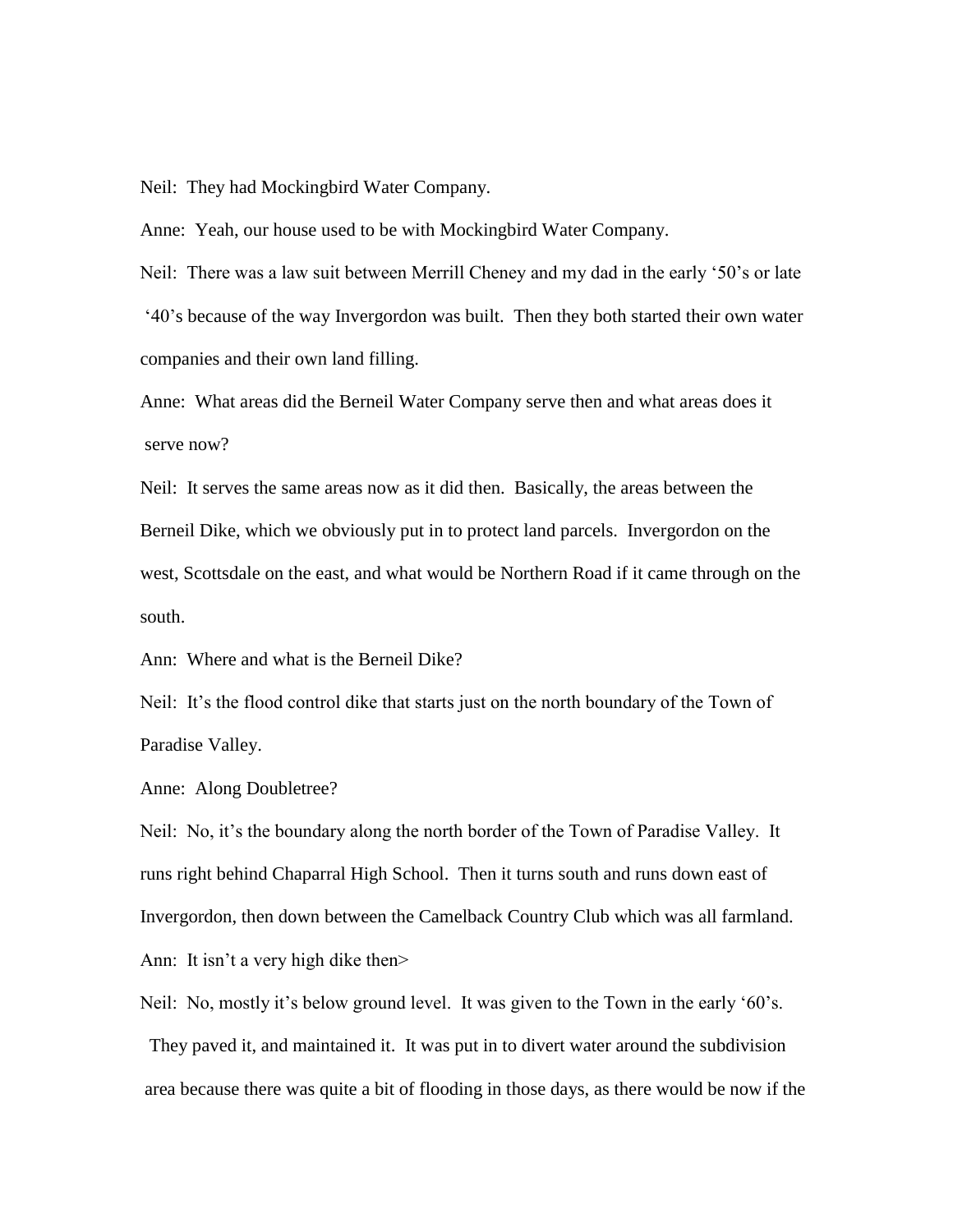dike were removed

Ann: If we had rain.

Anne: Was the flooding a problem with the limited housing at that point in time? Neil: Not really. The lots that sold were not the lots that were subject to flooding. On the old flood control maps, you can see where the washes go through. You can still see where the washes go through because there are no natural washes. They're not really filled in, they just don't run anymore.

Anne: Do you have any anecdotes of things that happened you would like to tell us about?

Neil: I think the strangest thing that used to happen, and that was long before the Town, of course, when we still lived out there, were the sheep drives up Scottsdale Road, where the drives started out on the Indian Reservation and they drove the sheep up to Flagstaff.

 The drive would go up Scottsdale Road to our house, which is about five miles, maybe eight hours to drive. We basically went somewhere else and waited for them to get out of the way because they didn't move very fast. There were fences on both sides of the road and they just drove them up Scottsdale Road, all the way up until past what is Shea Boulevard, and then they spread out because the road ended there anyhow.

Anne: Was Scottsdale Road paved?

Neil: No, it was paved to the canal at Camelback Road. It's hard for me to remember because it was 1941. I was a child. I was three at the time. We stayed at what was to be the McCormick Ranch.

Anne: Was the Camelback Inn established at that time?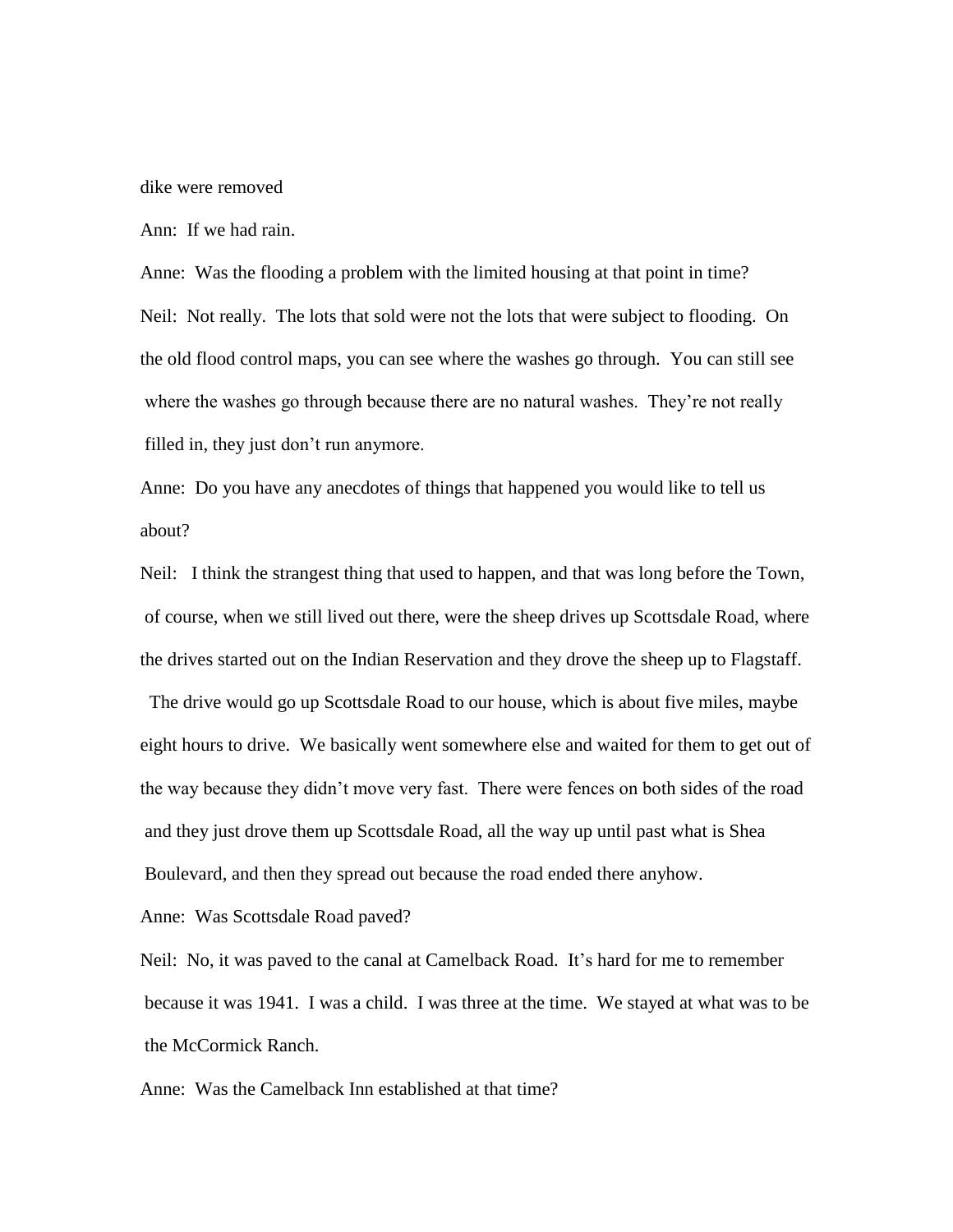Neil: Yes, it was.

Anne: Did you have access to taking the horseback rides up Mummy Mountain? Neil: My dad rode extensively. I think Cheney did too, if I recall his history. I don't know where they got the horses from. Cheney had his own horses. He rode them through the desert. Of course, Cheney developed the land up on the south side of Mummy Mountain. There is a single road that goes up almost to the top of the mountain on the south side.

Anne: You mean Glen Drive?

Neil: I don't remember the roads name.

Anne: Can you give us any of the history of how that road was put in?

Neil: No, I don't know. Well, it was put in to build a house up there near the top. Then it was made private and we never did go up there. We spent a summer in a house Cheney owned on the east side of the mountain. All those roads were put in to develop land. Anne: Do you know who put the road in up there? It was a long time ago.

Neil: I believe Cheney did.

Ann: Was Glen Drive named for anyone in particular, like maybe the developer or the person who wanted to build a house up there and name it for himself?

Neil: I don't know who did that

Anne: I noticed that you "Cheeney" and so many people want to pronounce the name to sound "Chaney". Is there a correct pronunciation of the name?

Neil: I don't know. He has a son who I think lives up in the mountain. There were some points in my dad's journal that conflicted with what the Cheney family think was the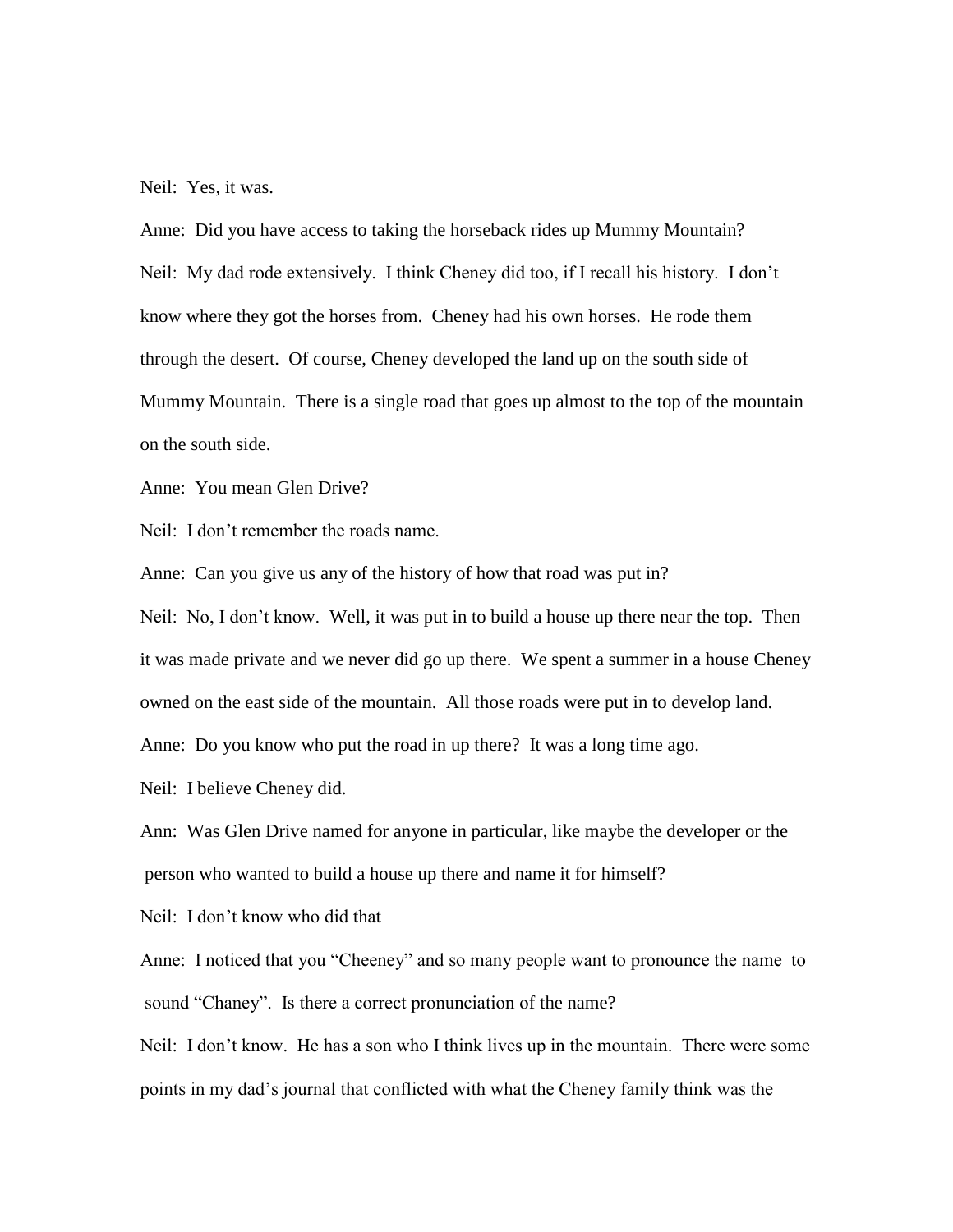actual situation. The Scottsdale Historical Society contacted him for his comments. I believe he lives in the mountains.

Anne: On Mummy Mountain?

Neil: No, in the Show Low area.

Ann: Is there anything in the journal that you would like to share with us? I'm not informed about the history of the Berneil Water Company and other details. I haven't lived here as long as Anne Andeen. I have heard that there was a controversy about the water company and the Town.

Neil: That is very recent. That's only four or five years ago. Actually, my father was never a big fan of Paradise Valley.

Ann: He didn't was it to be incorporated?

Neil: He didn't want to be incorporated in the Town. There's an extensive section in here (journal) about dealing with the Town at that time. Let me see if I can give you the names of the people he dealt with.

Anne: He wasn't on a committee who opposed the incorporation was he?

Neil: No, he wasn't. He was dealing with Pete Wagner.

Ann: Was that the person popularly know as "Adobe Pete"?

Neil: Yeah, that was Adobe Pete Wagner. The Mayor, Jack Huntress, the Vice Mayor was Leonard Diem, and also the Town Council. Wagner was attempting to get signatures for annexation in I believe 1962 or '63. My dad went out of town with the promise from the Town Council and the Mayor that they would not annex his property and had a letter saying such. When he came back, they had annexed it. He could have filed a law suit as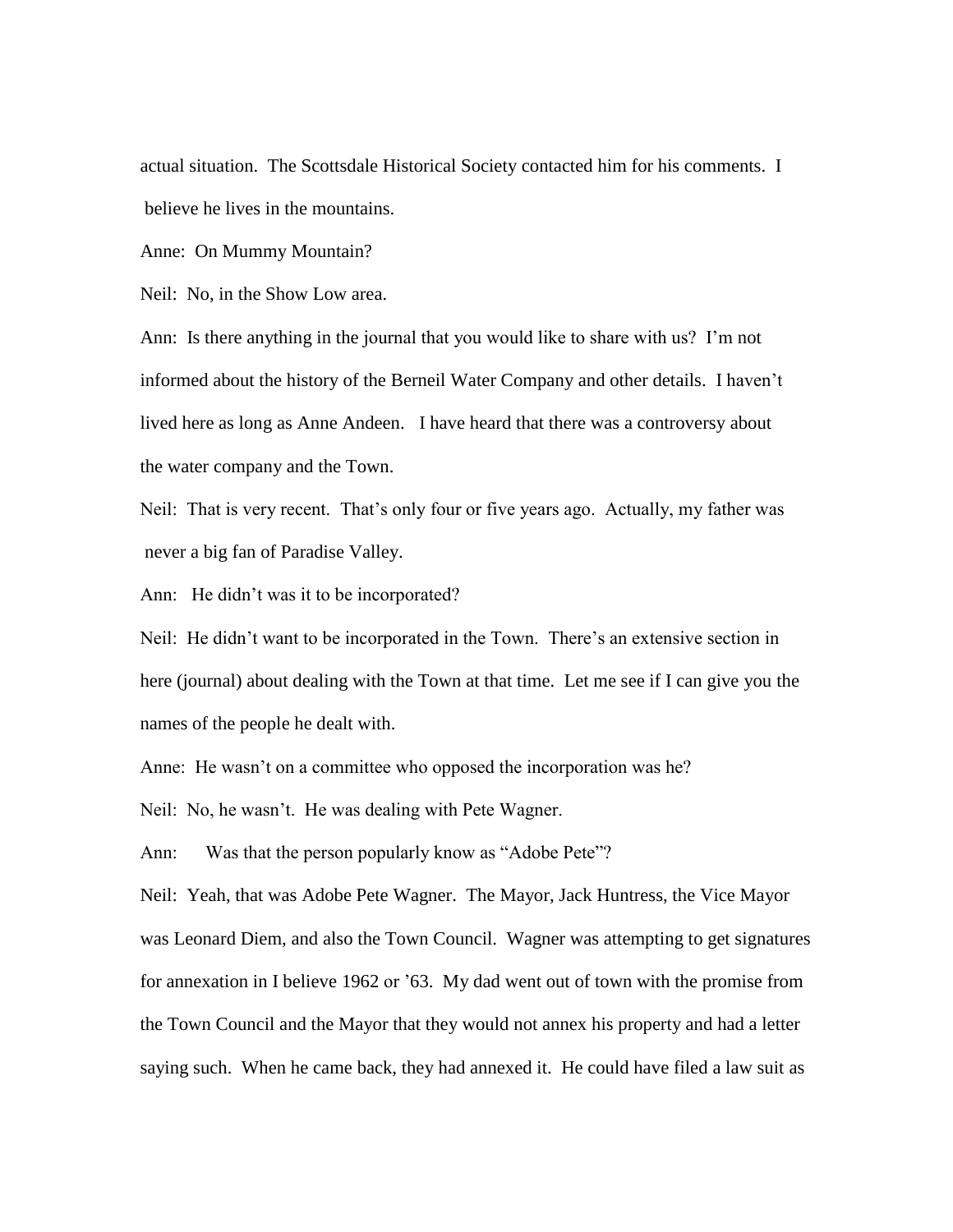a farmer and as a land developer, he just didn't want to fight them.

He was accused of being a "quick buck artist." That was what the Town was telling people in order to get them to bypass this thing. My dad was never a big fan of the Town of Paradise Valley.

Ann: I can understand from his point of view feeling that way.

Neil: There's a small section in the journal about what he could have done with this land. I don't know where it is, but I remember some of it. There were offers to make it a used car lot, and outdoor movie theatre because drive-ins were very popular in those days.

Ann: This is what he wanted to do?

Neil: No, no. That's what people had come to him. He loved the Valley and the mountains.

Ann: I see. This is what people wanted to do with the land if they bought it from him and he refused to sell the land for those purposes. Was this along Scottsdale Road? Neil: Yeah, along Scottsdale Road. He farmed that land for many years.

Anne: What kind of farming did he do?

Neil: Grains and cotton.

Anne: And cantaloupe? We've been in the Valley since 1960. I remember that from Lincoln Drive south along Scottsdale Road to McDonald, there was a cantaloupe field. I just wondered if he grew cantaloupe too.

Neil: No, we never grew cantaloupe, mostly grain.

Anne: No cattle?

Neil: We had cattle but not to the extent that Cheney had cattle or the McCormick's had cattle. McCormick, of course had Angus.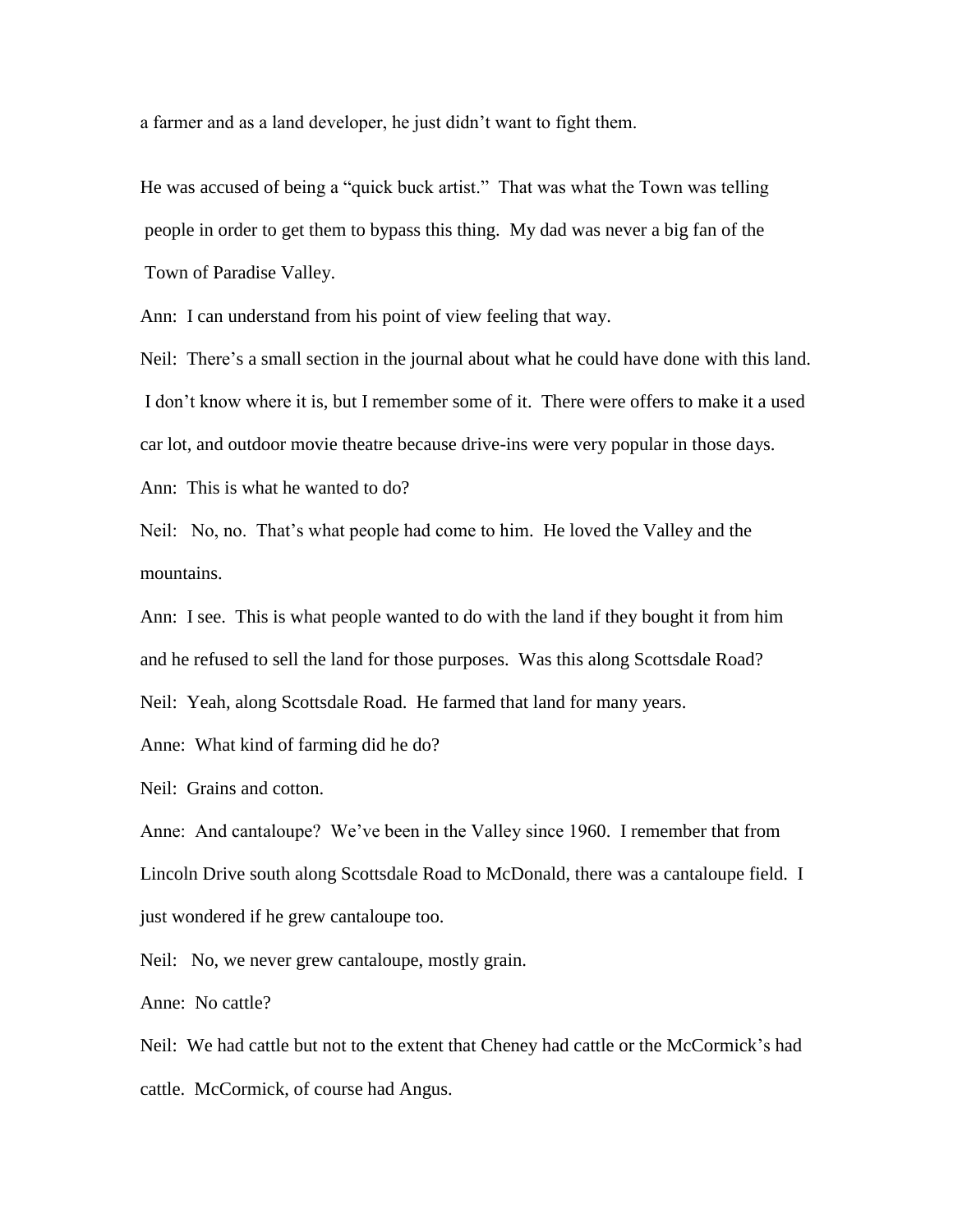Anne: Those were the red and white ones?

Neil: The McCormick's had Angus and Cheney had Herefords. Gainey had Arabian horses.

Anne: So did the McCormick's.

Neil: Yeah, but not to the extent that Gainey did. Gainey had some prize Arabian horses.

Ann: Well, you have seen a big change in this area!

Neil: It has been a pretty big change. I think the other funny story that I always remembered, and I think I remember it right, is that there were only half a dozen children north of Lincoln that went to school in 1948, the one year we lived out here. My brother and I were two of those half dozen children.

Ann: Did you go to Judson School?

Neil, No, Scottsdale Grammar then, it became Kiva, which it is called now.

Anne: No, you are thinking of Loloma school down in Scottsdale. Loloma is the Scottsdale Art School now.

Neil: It's the old 90 degree school with an office building in the middle and it jutted out on both sides.

Anne: Down in the middle of Scottsdale. Right, that was Loloma.

Neil: It was an America West parking lot for a while.

Anne: It was a number of things.

Neil: Anyway, our car broke down one day on the way back and nobody found us until 10 o'clock in the morning because nobody missed us.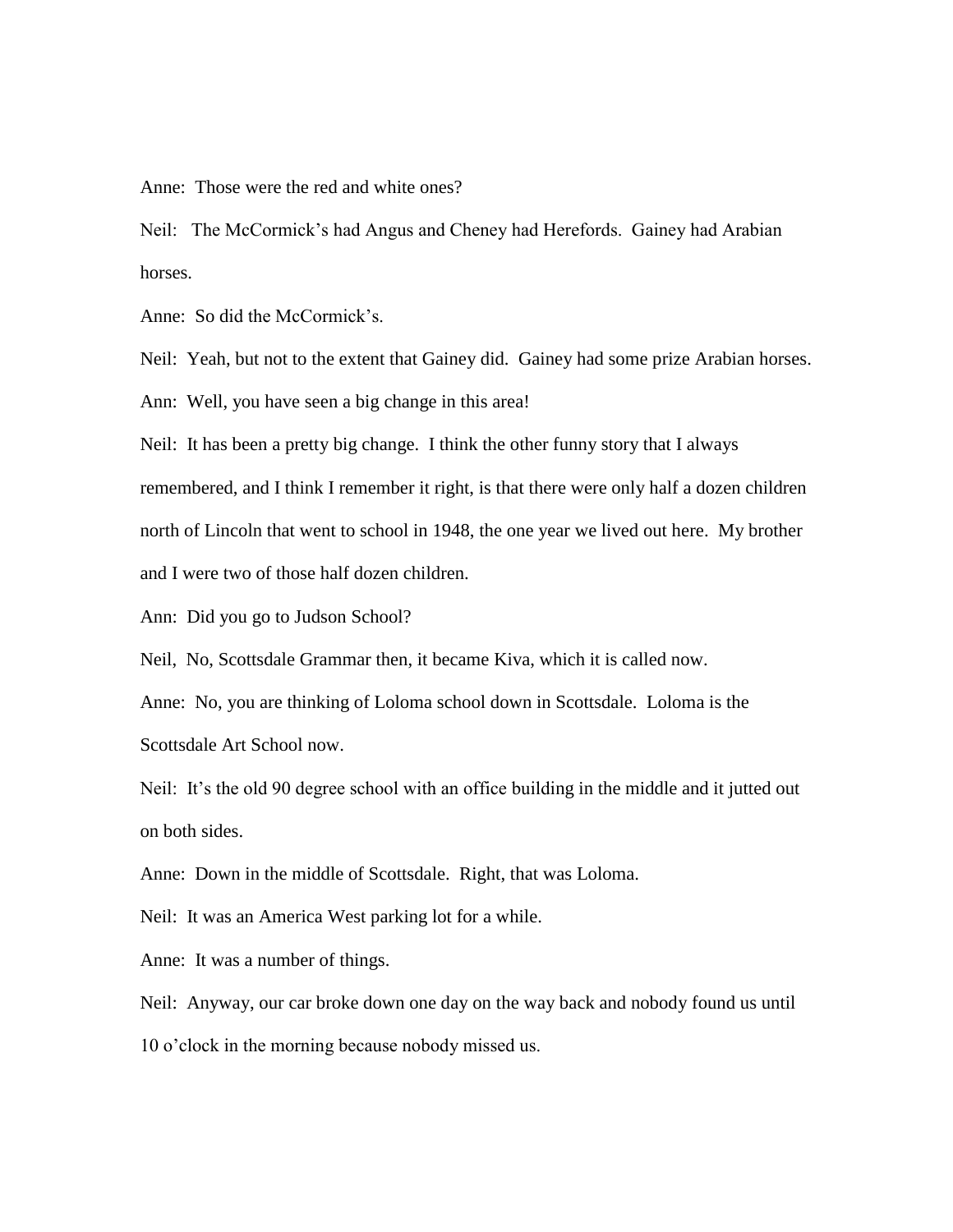Anne: That's comforting

Ann: It was time to move to Phoenix then.

Neil: High School was Scottsdale High, which was on Indian School just east of Scottsdale Road.

Anne: I didn't know that that was built at that time. Are there any other things you want to talk about?

Neil: Not what I can remember because like I said, I lived here in '48. I moved into Phoenix. My dad farmed at the time. Then there was the annexation problem. I was in California for five or six years at that time. I came back here and took over the operation Of the water company in 1959, and have been here since. Then, of course, we developed the Folkman Ranch, the last 18 remaining parcels of the Folkman Ranch.

Anne: I noticed that they are removing the shack at the corner of Doubltree and Scottsdale Road.

Neil: That is not a shack, that's a pump house.

Anne: Excuse me, pump house. What kind of housing will be put there?

Neil: I'm not even sure who owns that--- I believe the Town owns that corner.

Anne: But you own the….

Neil: We don't own anything anymore. No, those wells were all contaminated for years. We haven't used them since back in the '50's or '60's. We traded that to the City of Scottsdale for what will now be an emergency water supply. We have two wells with enough capacity for our system. They're both on the same APS power lines, the APS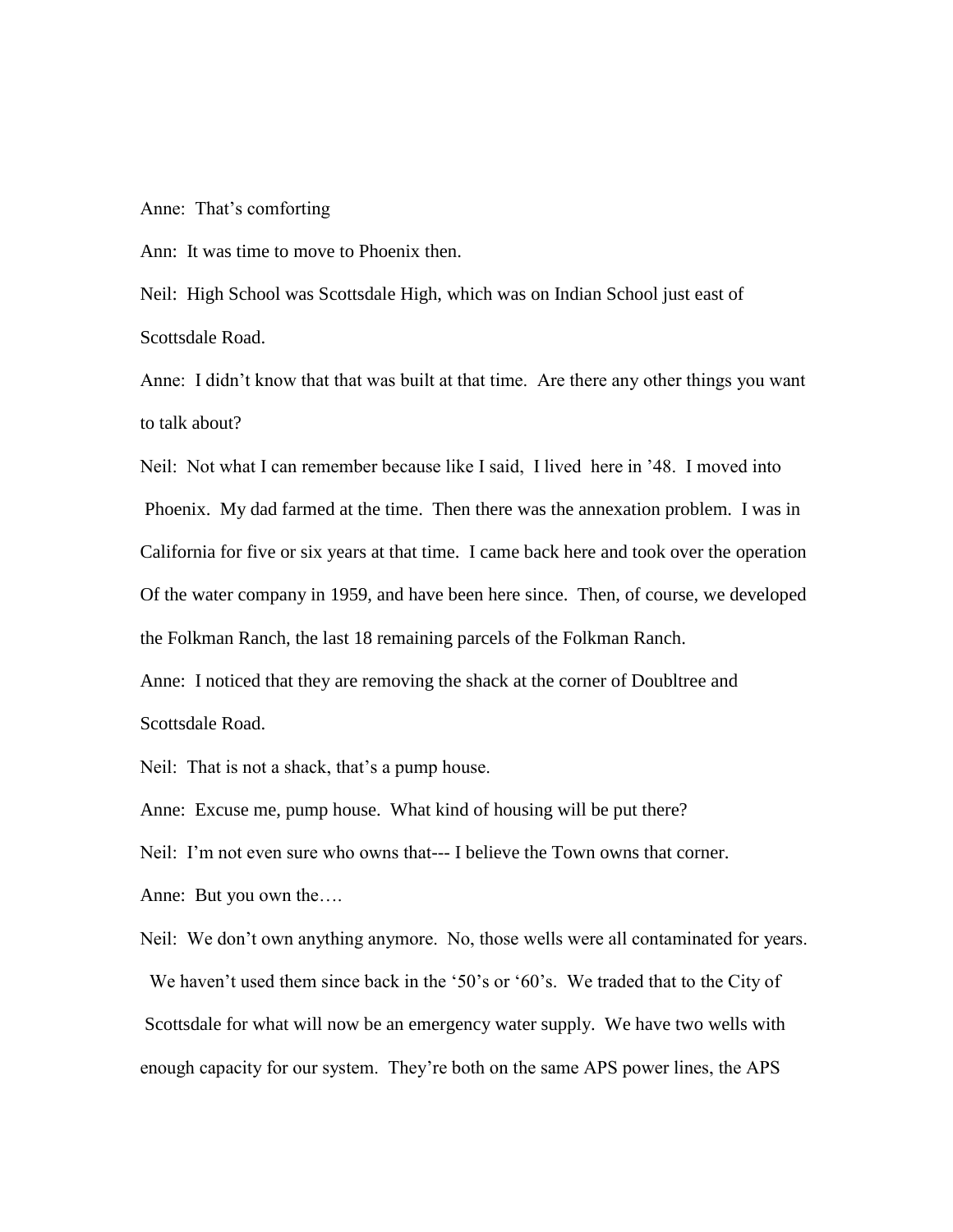power grid. If APS goes down for any period of time, it cuts our entire water supply. So what we've done now is contracted with the City of Scottsdale in exchange for the site for the widening of Scottsdale Road. They're taking everything down and connected us to Scottsdale for emergency supply.

Anne: Oh, I see. I didn't know.

Neil: Now in a power outage or something like that, all our customers would have some water on a contingency basis.

Anne: The City of Phoenix bought the Mockingbird Water Company. Whatever happened to the Paradise Valley Water Company?

Neil: Paradise Valley Water Company is still there.

Anne: Is it over there at Cattle Track?

Neil: I don't know. They used to have an office up here about half a mile on

Invergordon. They had a big tank and their offices there. Then they moved the offices out but the tanks are still there and the pumps are still there.

Anne: Is your s the only privately-owned water company that serves the Town now? Neil: The Paradise Valley Water Company is still in the Town and Phoenix serves Paradise Valley, too.

Anne: We were switched to Phoenix from Mockingbird Water Company.

Neil: When the Town bought the Mockingbird system that was in Phoenix, they had to buy all of the Mockingbird system, which is part in Scottsdale and part in Phoenix, and part in Paradise Valley, and the part of the County where it wasn't incorporated. Then they sold off or traded the part in Scottsdale to Scottsdale.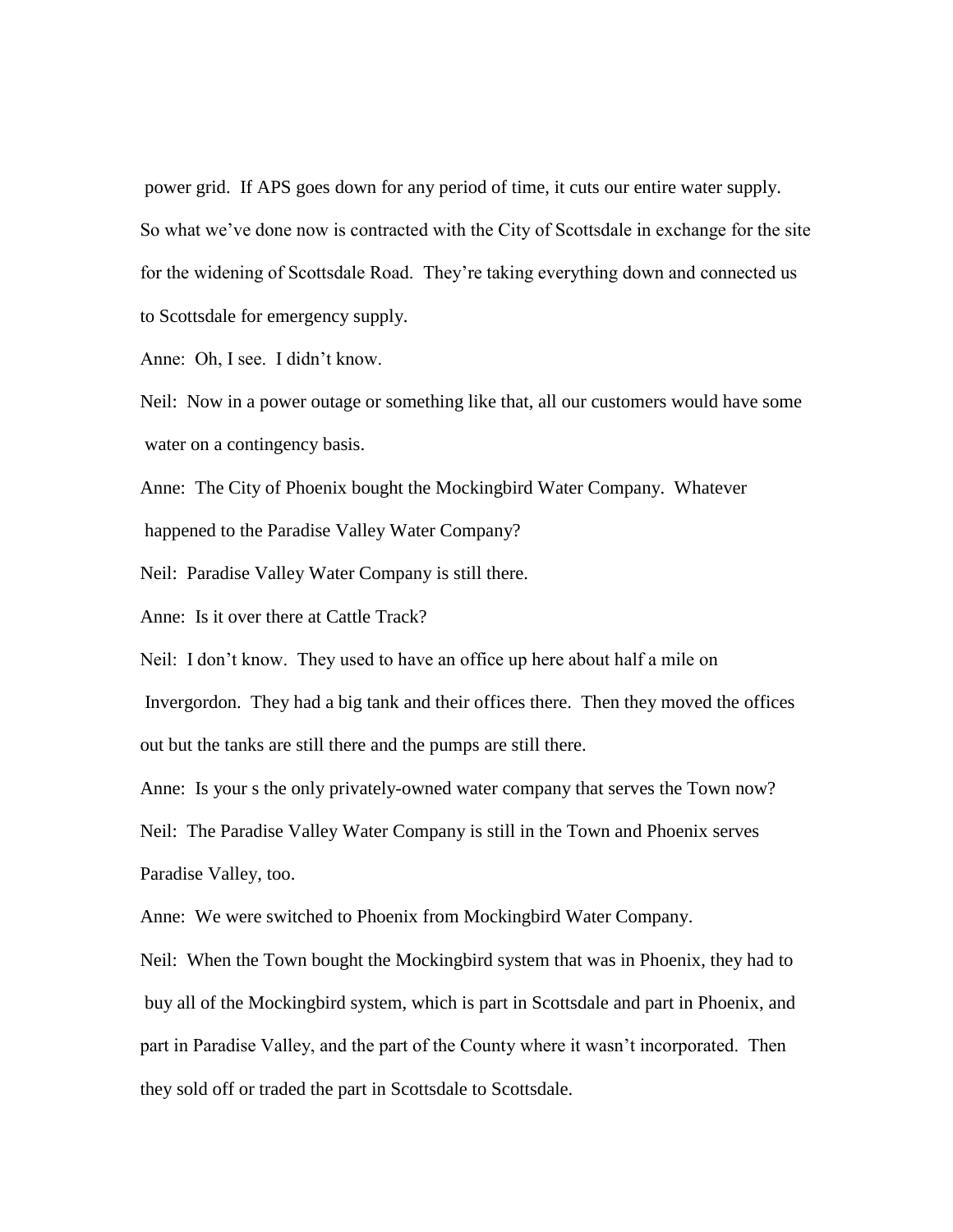Ann: Do you have any thing more you would like to share about the Berneil Water Company and events in its history?

Neil: There's really nothing. The water company business is a very blah business. It's regulated, you pump water out of the ground and sell it. That's it.

Ann: Where are the wells specifically?

Neil: There's a well on the south boundary of Camelback Country Club and there's a well on the southwest boundary of Camelback Country Club. Those are the two wells. They both are large producers. Actually one well is shared with Camelback Country Club. We have a contract with them physically where they own the well, we own the pump, and we pay them a withdrawal fee. The other well is one just recently drilled. Everything south of the Indian Bend Wash is a very good well. Cheney's well up there, or the old Mockingbird well is very good. I can't think of the other person's name that had the private ranch that was up there. Had a very big well. So we pretty much knew that south of the Indian Bend Wash would have good wells. North of the Indian Bend Wash, the wells are not very good and are mostly contaminated.

Ann: Do you know what the contamination is?

Neil: Chromium.

Ann: Where did that come from?

Neil: I don't know. There's no natural chromium in Arizona.

Anne: How deep are the wells?

Neil: Our current wells, I think are between 1,100 and 1,300 feet, and the water level is about 400 to 500. One of them hasn't changed much in all these years.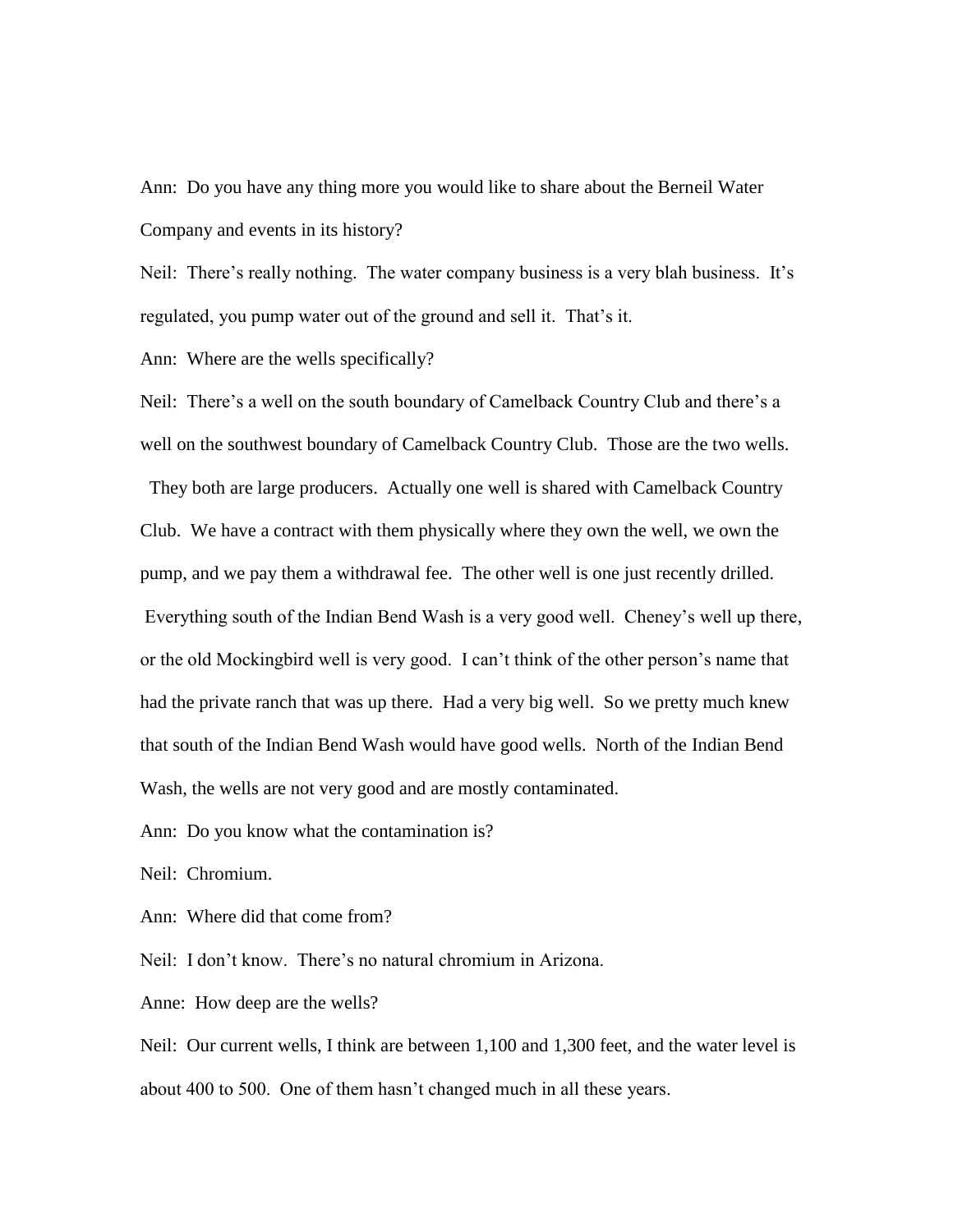Anne: Really, because we're always hearing how we're depleting the ground water. Neil: The Camelback well has been in the ground and we added 60 feet about 10 years ago. It hasn't changed much at all. It went up during the floods, the 200 year floods, and the water perked down. Some geologists feel there's a pretty big pool of water that is blocked up against the mountain. The wells seem to indicate that because there is plenty of it coming out all the way through Scottsdale, south of the wash.

Anne: As I understand it, there is very little ground water north of Bell Road, in that area up there, is that true?

Neil: I don't know. There's a lot of water in the Cave Creek basin.

Ann: Because of other wells existing in the area, did you father feel comfortable in drilling the wells where he did? How do you decide where to drill and "know" you will get water?

When we were farming we had our won well drilling rig and we did drill holes all over the place.

Ann: Until you hit water?

Neil: No, no, they all hit water. There's water still north of the wash, it's just not as good as the water south of the wash.

Ann: South of the wash is good water, north of the wash the chromium.

Neil: It's chromium now; there wasn't any problem years ago.

Ann: Was there a manufacturing company operating further north?

Neil: There might have been some dumping over there years ago, but nobody's been able to trace it. It goes back to World War II. We had wells all over the place and refining